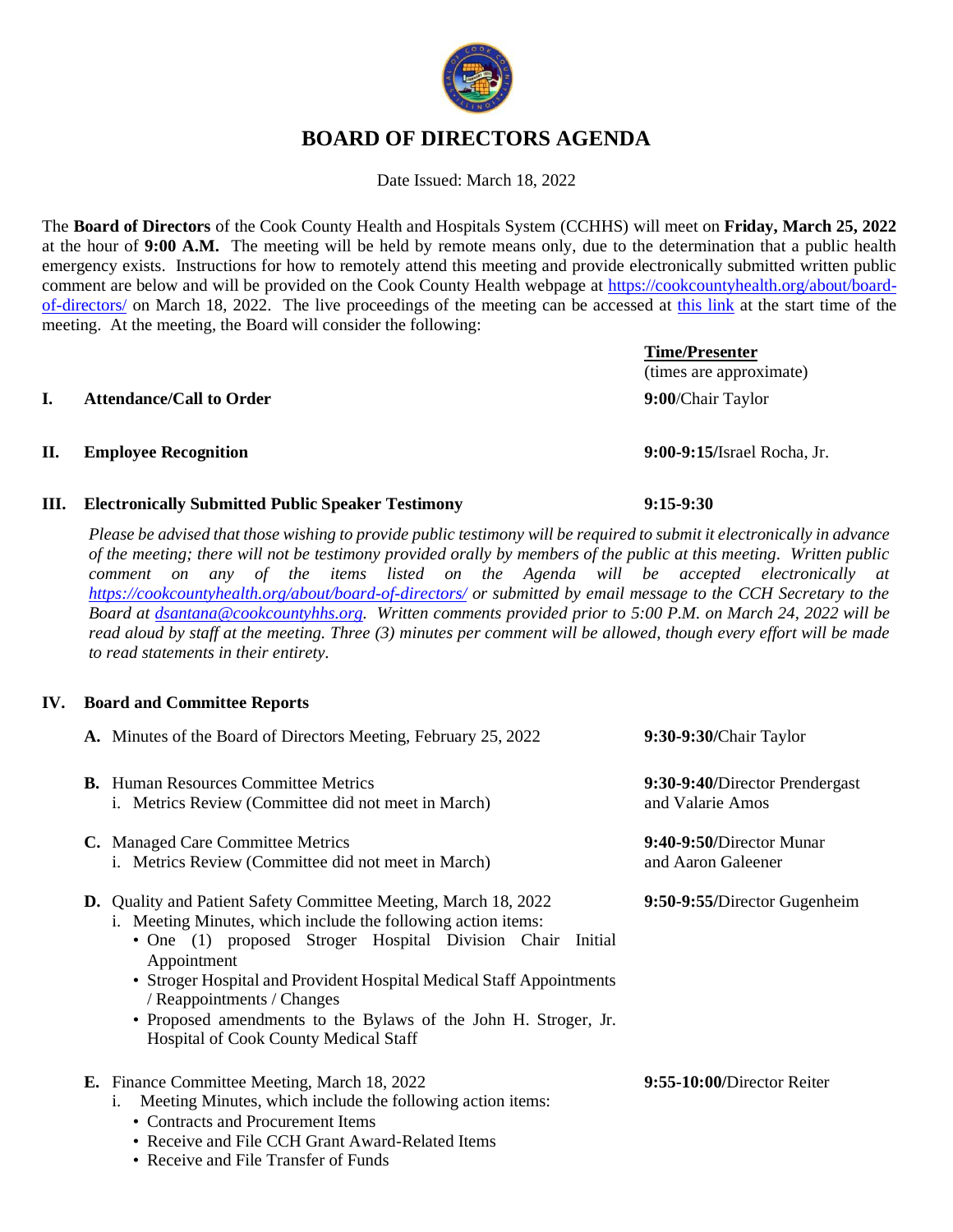**V. Action Items**

**A.** Contracts and Procurement Items **10:00-10:00/**Charles Jones

**B.** Any items listed under Sections IV, V and VIII

#### **VI. Report from Chair of the Board 10:00-10:05/**Chair Taylor

### **VII. Report from Chief Executive Officer 10:05-11:00/**Israel Rocha, Jr.

#### **VIII. Closed Meeting Items**

- **A.** Claims and Litigation
- **B.** Discussion of Personnel Matters

#### Closed Meeting

Motion to recess the open meeting and convene into a closed meeting, pursuant to the following exceptions to the Open Meetings Act:

**5 ILCS 120/2(c)(1),** regarding "the appointment, employment, compensation, discipline, performance, or dismissal of specific employees of the public body or legal counsel for the public body, including hearing testimony on a complaint lodged against an employee of the public body or against legal counsel for the public body to determine its validity,"

**5 ILCS 120/2(c)(2),** regarding "collective negotiating matters between the public body and its employees or their representatives, or deliberations concerning salary schedules for one or more classes of employees,"

**5 ILCS 120/2(c)(11)**, regarding "litigation, when an action against, affecting or on behalf of the particular body has been filed and is pending before a court or administrative tribunal, or when the public body finds that an action is probable or imminent, in which case the basis for the finding shall be recorded and entered into the minutes of the closed meeting,"

**5 ILCS 120/2(c)(12)**, regarding "the establishment of reserves or settlement of claims as provided in the Local Governmental and Governmental Employees Tort Immunity Act, if otherwise the disposition of a claim or potential claim might be prejudiced, or the review or discussion of claims, loss or risk management information, records, data, advice or communications from or with respect to any insurer of the public body or any intergovernmental risk management association or self insurance pool of which the public body is a member," and

**5 ILCS 120/2(c)(17)**, regarding "the recruitment, credentialing, discipline or formal peer review of physicians or other health care professionals, or for the discussion of matters protected under the federal Patient Safety and Quality Improvement Act of 2005, and the regulations promulgated thereunder, including 42 C.F.R. Part 3 (73 FR 70732), or the federal Health Insurance Portability and Accountability Act of 1996, and the regulations promulgated thereunder, including 45 C.F.R. Parts 160, 162, and 164, by a hospital, or other institution providing medical care, that is operated by the public body."

### **IX. Adjourn**

The next regular meeting of the Board of Directors is scheduled for Friday, April 29, 2022 at 9:00 A.M.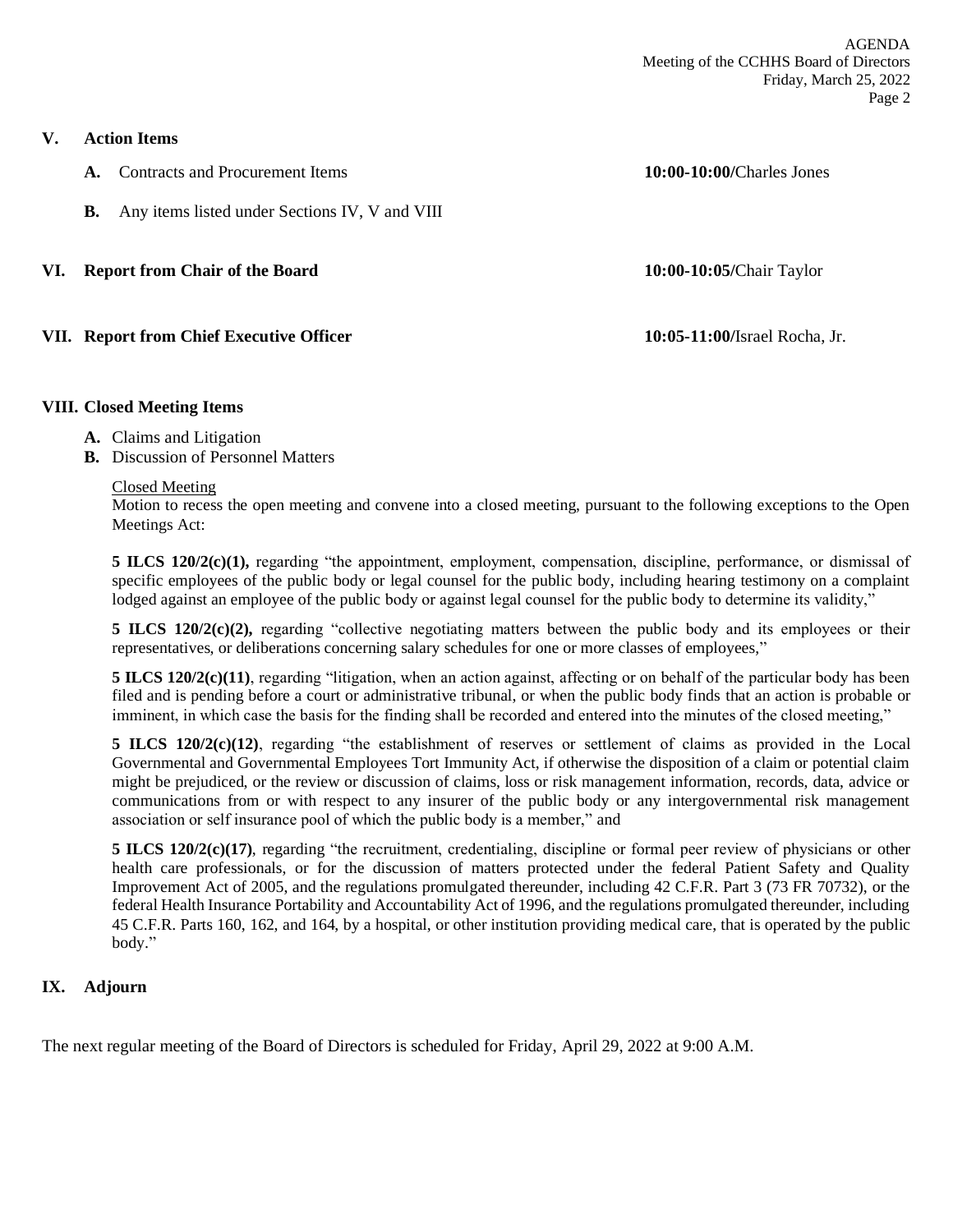| Request<br>#                         | <b>Vendor/Entity</b>                       | <b>Service or Product</b>                                                                                                                 | <b>Fiscal impact not</b><br>to exceed:     | <b>Method of</b><br>acquisition                                             | Total # of bidders/<br>RFP responses /<br><b>GPO</b> companies<br>available | <b>Affiliate</b><br>/ System  |  |
|--------------------------------------|--------------------------------------------|-------------------------------------------------------------------------------------------------------------------------------------------|--------------------------------------------|-----------------------------------------------------------------------------|-----------------------------------------------------------------------------|-------------------------------|--|
| <b>Extend and Increase Contracts</b> |                                            |                                                                                                                                           |                                            |                                                                             |                                                                             |                               |  |
| $\mathbf{1}$                         | <b>Imperial Parking</b><br>(U.S.), LLC     | Service<br>parking<br>management                                                                                                          | \$3,234,666.00                             | This request -<br>noncompetitive<br>process leveraging<br>existing contract | Original contract<br>- competitive<br>RFP process in<br>2018/2<br>responses | SHCC,<br>PHCC,<br><b>CORE</b> |  |
| $\overline{2}$                       | Integrated<br>Solutions<br>Consulting      | Service<br>provide<br>$\blacksquare$<br>planning, operations<br>and technical support<br>related to Covid-19<br>vaccine<br>administration | \$618,669.60<br>(grant and ARPA<br>funded) | Sole Source                                                                 | n/a                                                                         | <b>CCDPH</b>                  |  |
| 3                                    | The Pickens Kane<br>Companies              | Service<br>move<br>management, moving<br>and salvage services                                                                             | \$450,000.00                               | This request -<br>noncompetitive<br>process leveraging<br>existing contract | Original contract<br>- competitive<br>RFP process in<br>2017/5<br>responses | System                        |  |
| 4                                    | MPulse Mobile,<br>Inc.                     | Service - interactive<br>text communications<br>with members                                                                              | \$250,000.00                               | This request -<br>noncompetitive<br>process leveraging<br>existing contract | Original contract<br>- competitive<br>RFP process in<br>2019/3<br>responses | Managed<br>Care               |  |
| 5                                    | Catalyst<br>Consulting<br>Group, Inc.      | Service - recruitment<br>job postings manager<br>maintenance<br>and<br>support                                                            | \$20,000.00                                | Sole Source                                                                 | n/a                                                                         | System                        |  |
|                                      | <b>Amend, Extend and Increase Contract</b> |                                                                                                                                           |                                            |                                                                             |                                                                             |                               |  |
| 6                                    | Luma Health, Inc.                          | Service -<br>access to<br>web-based<br>platform<br>vaccination<br>for<br>scheduling<br>and<br>appointment<br>notification services        | \$1,446,000.00                             | This request -<br>noncompetitive<br>process leveraging<br>existing contract | Original contract<br>- Emergency<br>Purchase process<br>in 2021             | System                        |  |

PROVIDED AS PART OF THE MARCH 25, 2022 BOARD OF DIRECTORS AGENDA: Regarding Item IV(E) Minutes of the Finance Committee Meeting of March 18, 2022 - Contracts and Procurement Items considered at the meeting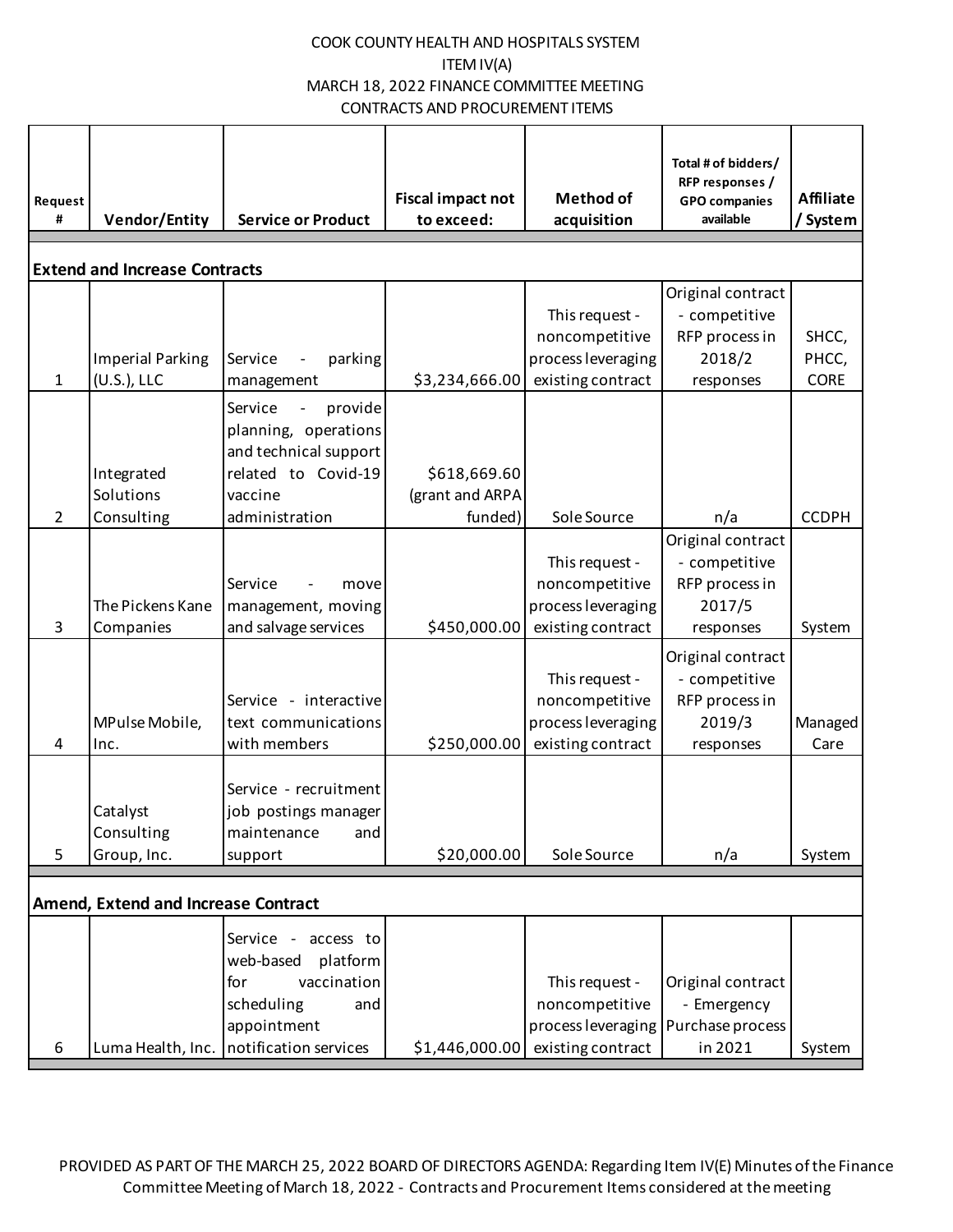| Request<br>#   | <b>Vendor/Entity</b>                              | <b>Service or Product</b>                                                                                | <b>Fiscal impact not</b><br>to exceed: | <b>Method of</b><br>acquisition | Total # of bidders/<br>RFP responses /<br><b>GPO</b> companies<br>available | <b>Affiliate</b><br>/ System |
|----------------|---------------------------------------------------|----------------------------------------------------------------------------------------------------------|----------------------------------------|---------------------------------|-----------------------------------------------------------------------------|------------------------------|
|                | <b>Execute Contracts</b>                          |                                                                                                          |                                        |                                 |                                                                             |                              |
| $\overline{7}$ | Steris Instrument<br>Management<br>Services, Inc. | Service<br>scope<br>equipment repair and<br>service maintenance<br>plan                                  | \$1,950,000.00                         | GPO                             | 3                                                                           | System                       |
| 8              | Bio-Rad<br>Laboratories, Inc.                     | Product<br>- quality<br>controls materials for<br>Chemistry Laboratory                                   | \$1,900,000.00                         | Sole Source                     | n/a                                                                         | System                       |
| 9              | Inc.                                              | Product and Service -<br>flow<br>cytometry<br>Beckman Coulter, equipment rental and<br>reagents          | \$1,384,395.00                         | Sole Source                     | n/a                                                                         | System                       |
| 10             | Himagine<br>Solutions                             | Service<br>Cancer<br>Registry services                                                                   | \$1,300,000.00                         | <b>RFP</b>                      | $\overline{2}$                                                              | System                       |
| 11             | Bulley &<br>Andrews, LLC                          | Service - Oak Forest<br>Health<br>Campus<br>demolition<br>Construction<br>Risk<br>Manager At<br>services | \$1,250,796.00                         | <b>RFQ</b>                      | 3                                                                           | <b>ACHN</b>                  |
| 12             | Henricksen &<br>Company, Inc.                     | Product - furniture<br>for CCDPH relocation<br>Bridgeview<br>to<br>Courthouse                            | \$529,186.69                           | GPO                             | $\mathbf{3}$                                                                | <b>CCDPH</b>                 |
| 13             | <b>Steris</b><br>Corporation                      | Product - Amsco 400<br>medium<br>steam<br>sterilizers                                                    | \$476,370.51                           | GPO                             | $\overline{2}$                                                              | <b>SHCC</b>                  |

PROVIDED AS PART OF THE MARCH 25, 2022 BOARD OF DIRECTORS AGENDA: Regarding Item IV(E) Minutes of the Finance Committee Meeting of March 18, 2022 - Contracts and Procurement Items considered at the meeting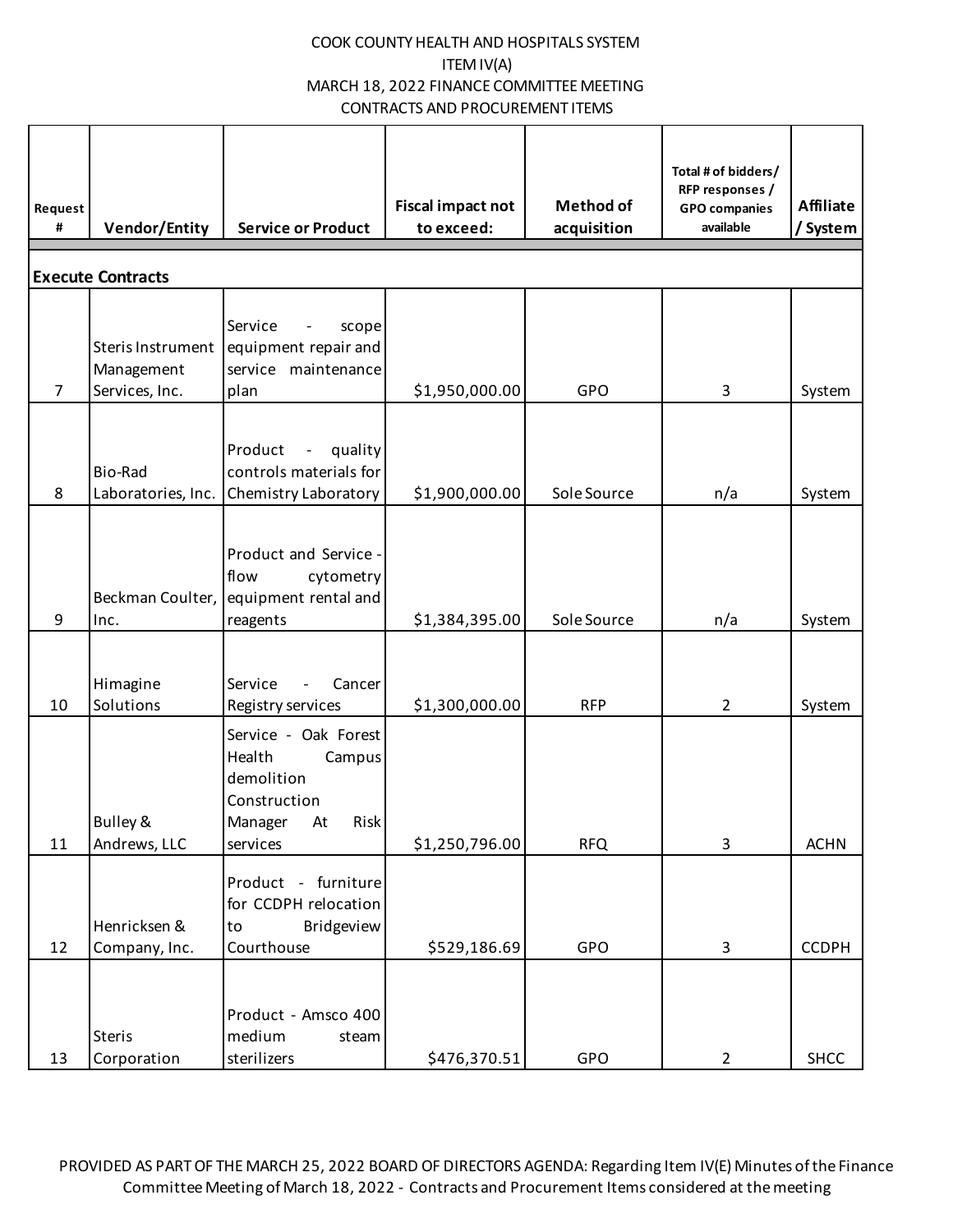| Request<br># | <b>Vendor/Entity</b>                                                            | <b>Service or Product</b>                                                                                                                                               | <b>Fiscal impact not</b><br>to exceed: | <b>Method of</b><br>acquisition | Total # of bidders/<br>RFP responses /<br><b>GPO</b> companies<br>available | <b>Affiliate</b><br>/ System |  |  |  |
|--------------|---------------------------------------------------------------------------------|-------------------------------------------------------------------------------------------------------------------------------------------------------------------------|----------------------------------------|---------------------------------|-----------------------------------------------------------------------------|------------------------------|--|--|--|
|              | <b>Execute Contracts (continued)</b>                                            |                                                                                                                                                                         |                                        |                                 |                                                                             |                              |  |  |  |
| 14           | <b>CDW</b><br>Government, LLC                                                   | Product<br>Workstation<br>on<br>Wheels replacement<br>end-user equipment                                                                                                | \$370,795.01                           | GPO                             | 3                                                                           | SHCC,<br>PHCC                |  |  |  |
| 15           | The Board of<br>Trustees of the<br>University of<br>Illinois                    | Service - build and<br>implement strategic<br>public<br>health<br>workforce<br>development<br>tools<br>and trainings                                                    | \$348,342.00<br>(grant funded)         | Subgrantee                      | n/a                                                                         | <b>CCDPH</b>                 |  |  |  |
| 16           | <b>Housing Helpers</b>                                                          | Service<br>provide<br>$\overline{\phantom{a}}$<br>assistance<br>technical<br>and<br>coaching<br>for<br>racial equity and well-<br>being                                 | \$345,213.00<br>(grant funded)         | Subgrantee                      | n/a                                                                         | <b>CCDPH</b>                 |  |  |  |
| 17           | Chicago Jobs with suburban<br>Justice                                           | Service<br>provide<br>$\overline{\phantom{a}}$<br>technical expertise to<br>community<br>expand<br>action<br>for<br>worker<br>safety<br>program<br>in<br>Cook<br>County | \$265,707.00<br>(grant funded)         | Subgrantee                      | n/a                                                                         | <b>CCDPH</b>                 |  |  |  |
| 18           | Vitalant                                                                        | Service - therapeutic<br>apheresis services                                                                                                                             | \$209,568.38                           | Sole Source                     |                                                                             |                              |  |  |  |
| 19           | International<br>Biomedical                                                     | Product - transport<br>isolate<br>and<br>accessories                                                                                                                    | \$164,243.00                           | GPO                             | n/a<br>4                                                                    | System<br><b>SHCC</b>        |  |  |  |
| 20           | <b>OEC Medical</b><br>Systems, Inc.<br>d/b/a GE OEC<br>Medical Systems,<br>Inc. | Product - surgical C-<br>arm                                                                                                                                            | \$160,971.50                           | GPO                             | $\overline{2}$                                                              | <b>SHCC</b>                  |  |  |  |

PROVIDED AS PART OF THE MARCH 25, 2022 BOARD OF DIRECTORS AGENDA: Regarding Item IV(E) Minutes of the Finance Committee Meeting of March 18, 2022 - Contracts and Procurement Items considered at the meeting